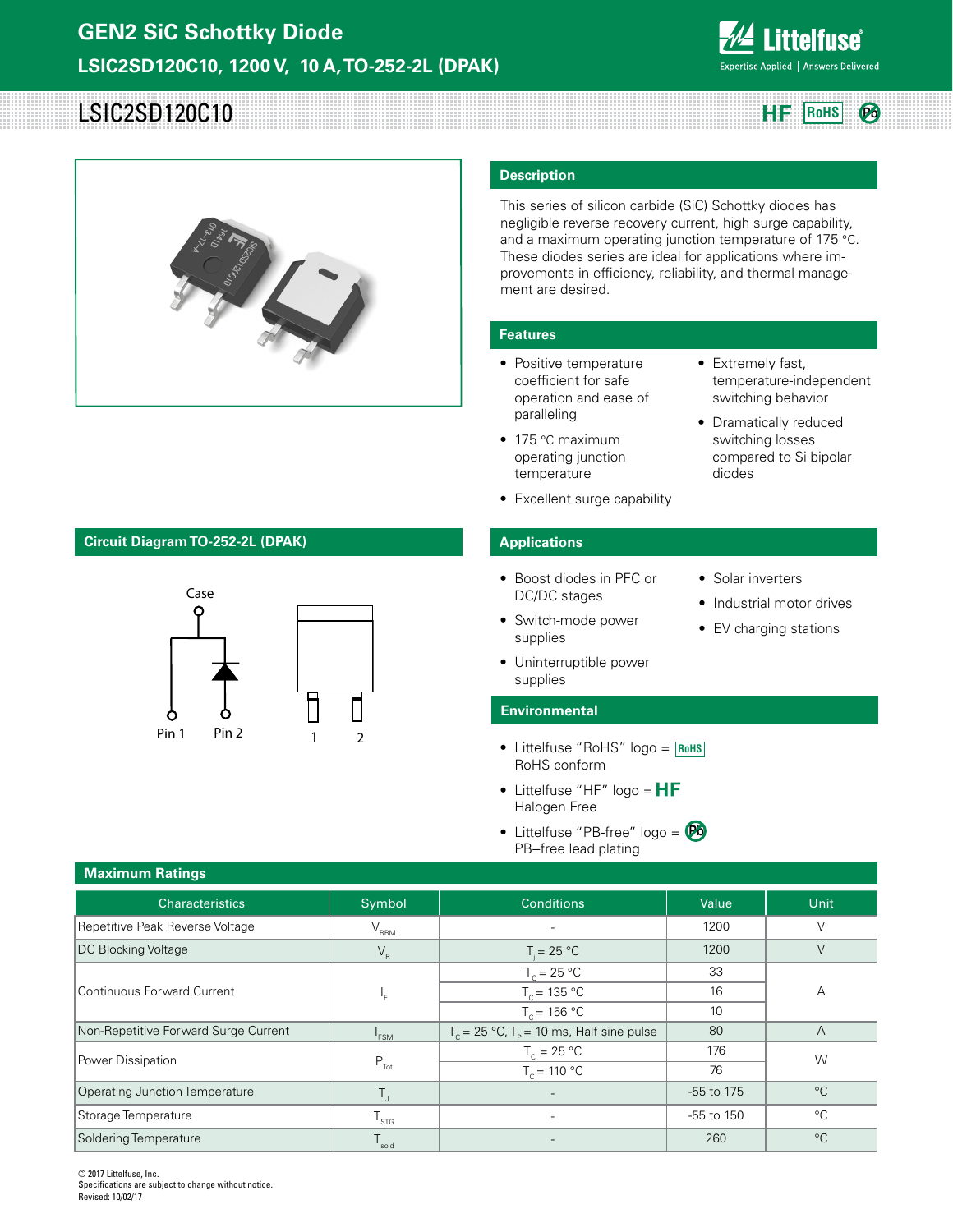

# **LSIC2SD120C10, 1200 V, 10 A, TO-252-2L (DPAK)**

## **Electrical Characteristics**

100000000000

|                                |                           |                                                                                        | Value                    |       |      |        |  |
|--------------------------------|---------------------------|----------------------------------------------------------------------------------------|--------------------------|-------|------|--------|--|
| <b>Characteristics</b>         | Symbol                    | <b>Conditions</b>                                                                      | Min.                     | Typ.  | Max. | Unit   |  |
|                                |                           | $I_F = 10 A, T_J = 25 °C$                                                              |                          | 1.5   | 1.8  | $\vee$ |  |
| Forward Voltage                | $V_F$                     | $I_{\rm F} = 10 \text{ A}$ , T <sub>1</sub> = 175 °C                                   | $\overline{\phantom{a}}$ | 2.2   |      |        |  |
| Reverse Current                | $\mathsf{F}_{\mathsf{R}}$ | $V_{\rm p} = 1200 \,\text{V}$ , T <sub>1</sub> = 25 °C                                 |                          | $<$ 1 | 100  | μA     |  |
|                                |                           | $V_R = 1200 \text{ V}$ , T <sub>1</sub> = 175 °C                                       |                          | 10    |      |        |  |
| <b>Total Capacitance</b>       | $\mathsf{C}$              | $V_{\rm B} = 1$ V, f = 1 MHz                                                           |                          | 582   |      | pF     |  |
|                                |                           | $V_{\rm B}$ = 400 V, f = 1 MHz                                                         |                          | 53    |      |        |  |
|                                |                           | $V_{\rm B} = 800 \text{ V}, f = 1 \text{ MHz}$                                         |                          | 40    |      |        |  |
| <b>Total Capacitive Charge</b> | $Q_{c}$                   | $V_R$<br>$\text{V}_\text{R} = 800 \text{ V}, \text{ Q}_\text{c} = \int c(v) \text{d}v$ |                          | 57    |      | nC     |  |

## Footnote:  $T_1 = +25$  °C unless otherwise specified

| Thermal Characteristics |                  |                          |                          |      |      |      |
|-------------------------|------------------|--------------------------|--------------------------|------|------|------|
|                         |                  |                          | Value                    |      |      |      |
| Characteristics         | Symbol           | <b>Conditions</b>        | Min.                     | Typ. | Max. | Unit |
| Thermal Resistance      | $R_{\text{euc}}$ | $\overline{\phantom{a}}$ | $\overline{\phantom{a}}$ | 0.85 |      | °C/W |





# **Figure 1: Typical Foward Characteristics Figure 2: Typical Reverse Characteristics**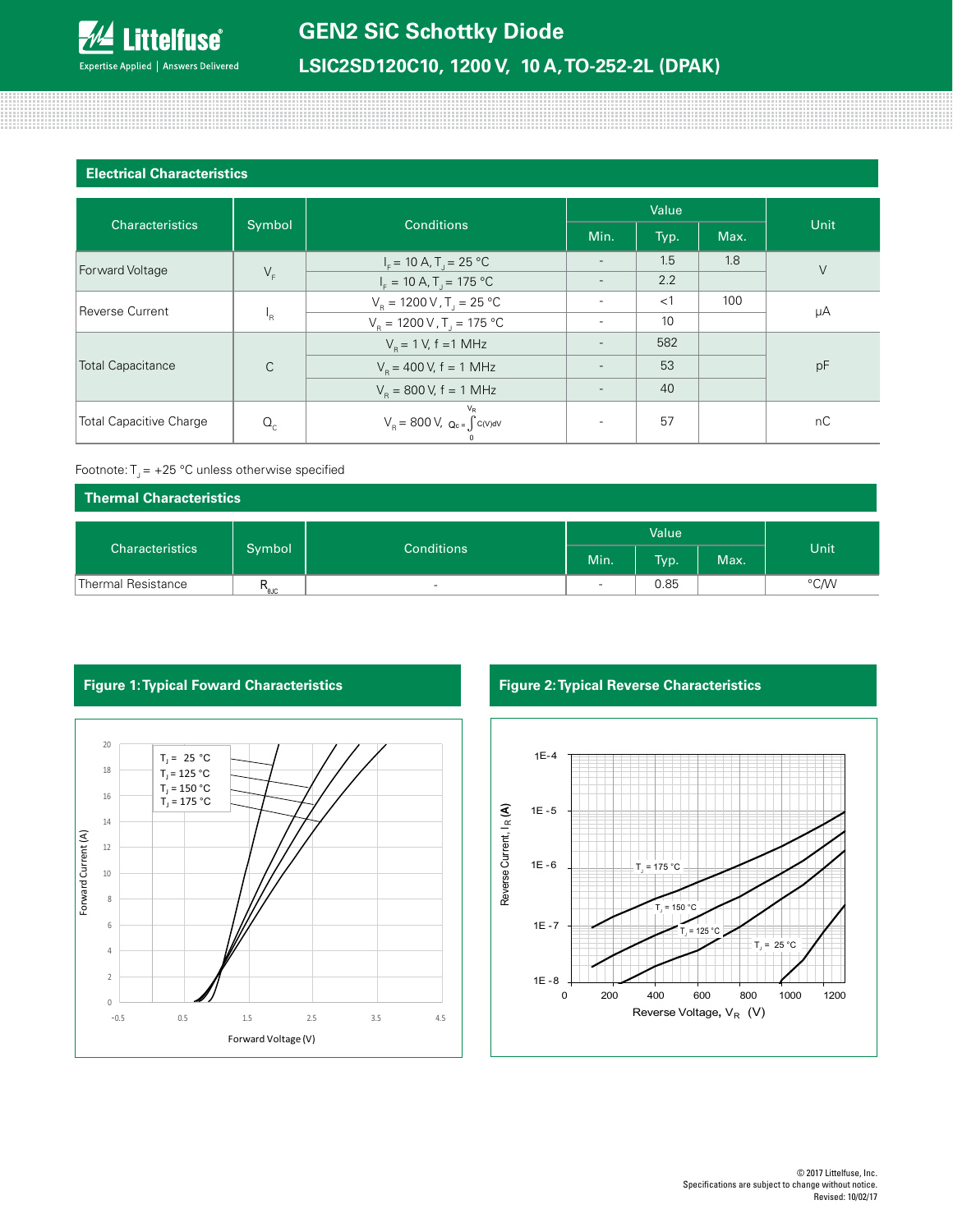# **GEN2 SiC Schottky Diode LSIC2SD120C10, 1200 V, 10 A, TO-252-2L (DPAK)**



80000000000

# **Figure 3: Power Derating Figure 4: Current Derating Figure 4: Current Derating**





600 500 Capacitance (pF) Capacitance (pF) 400 300 200 100 0 1 10 100 1000 1000 Voltage (V)

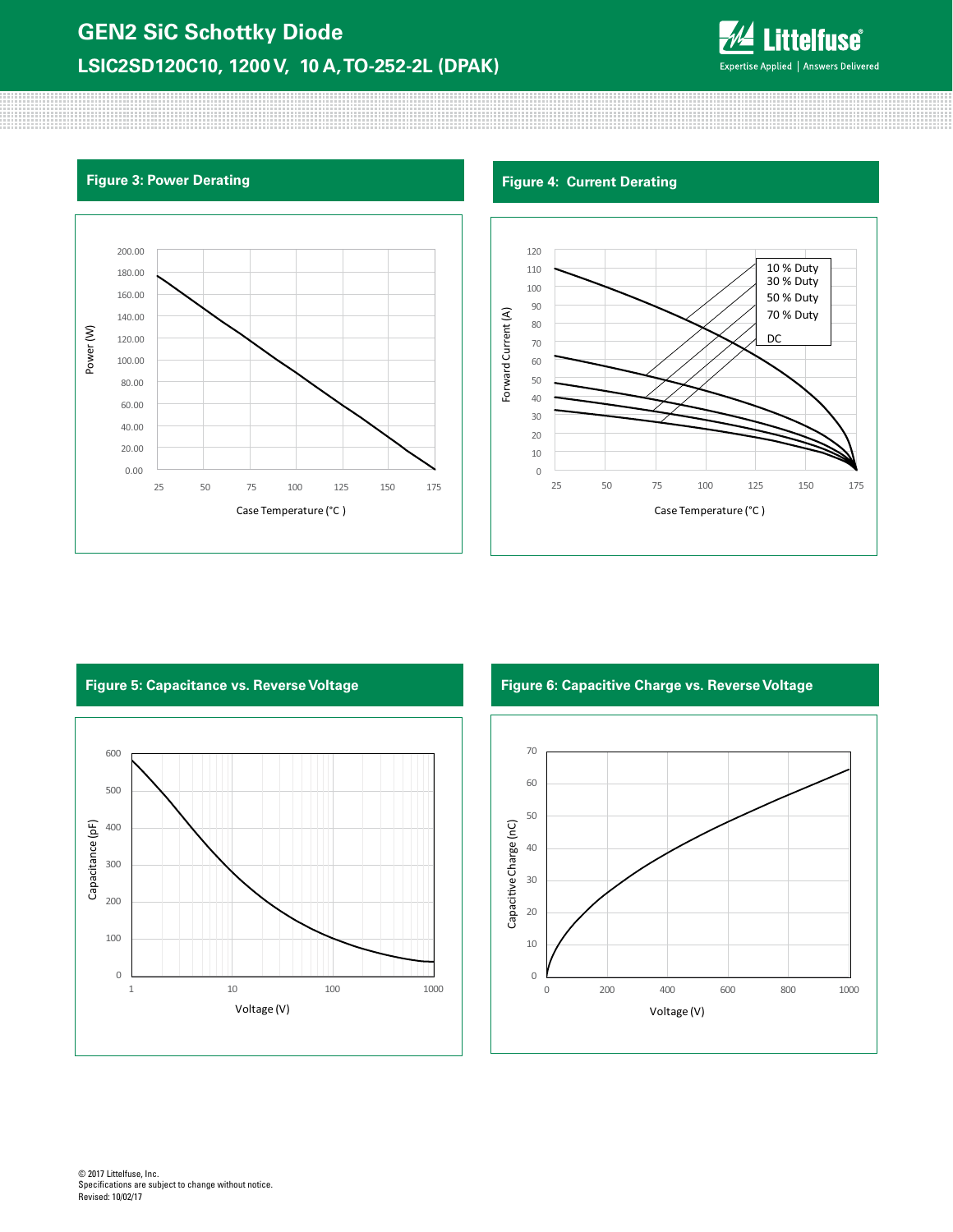

# **Figure 7: Stored Energy vs. Reverse Voltage Figure 8: Transient Thermal Impedance**





# **Part Numbering and Marking System**



| <b>SIC</b> | $=$ SiC Diode             |
|------------|---------------------------|
| 2          | $= Gen2$                  |
| SD         | = Schottky Diode          |
| 120        | = Voltage Rating (1200 V) |
| C.         | $= TO-252-2L (DPAK)$      |
| 10         | = Current Rating (10 A)   |
| YY         | = Year                    |
| ww         | $=$ Week                  |
|            | = Special code (fixed)    |

ZZZZZZ-ZZ = Lot Number

# **Packing Options**

| <b>Part Number</b> | Marking      | Packing Mode  | M.O.Q |
|--------------------|--------------|---------------|-------|
| LSIC2SD120C10      | SIC2SD120C10 | Tape and Reel | 2500  |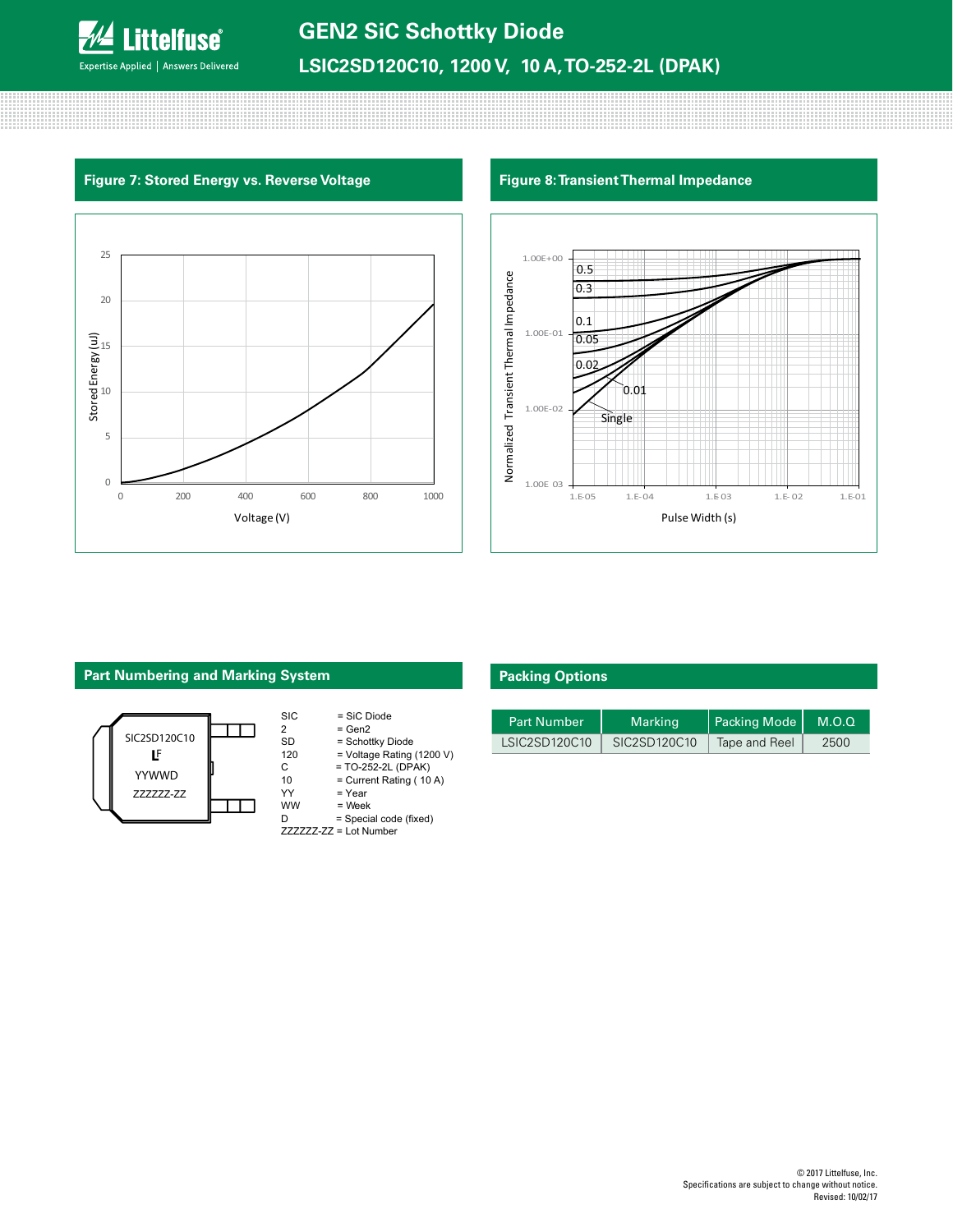

## **Dimensions TO-252-2L (DPAK)**



**L**

**L2**



Recommended Solder Pattern Layout



| Symbol         | Inches      |            |             | <b>Millimeters</b> |            |             |  |
|----------------|-------------|------------|-------------|--------------------|------------|-------------|--|
|                | Min         | <b>Nom</b> | Max         | Min                | <b>Nom</b> | Max         |  |
| A              | 0.085       | 0.090      | 0.095       | 2.16               | 2.29       | 2.41        |  |
| A <sub>1</sub> | 0           | 0.003      | 0.005       | 0                  | 0.08       | 0.13        |  |
| b              | 0.025       | 0.030      | 0.035       | 0.64               | 0.76       | 0.89        |  |
| b <sub>3</sub> | 0.195       | 0.200      | 0.215       | 4.95               | 5.08       | 5.46        |  |
| C              | 0.018       | 0.020      | 0.024       | 0.46               | 0.51       | 0.61        |  |
| C <sub>2</sub> | 0.018       | 0.032      | 0.035       | 0.46               | 0.81       | 0.89        |  |
| D              | 0.235       | 0.240      | 0.245       | 5.97               | 6.10       | 6.22        |  |
| D <sub>1</sub> | 0.205       |            |             | 5.21               |            |             |  |
| E              | 0.250       | 0.260      | 0.265       | 6.35               | 6.60       | 6.73        |  |
| E1             | 0.170       |            |             | 4.32               |            |             |  |
| e              | 0.090 BSC   |            |             | 2.29 BSC           |            |             |  |
| н              | 0.370       | 0.387      | 0.410       | 9.40               | 9.83       | 10.41       |  |
| L              | 0.040       | 0.045      | 0.050       | 1.02               | 1.14       | 1.27        |  |
| L2             | 0.010 BSC   |            |             |                    | 0.25 BSC   |             |  |
| L <sub>3</sub> | 0.035       |            | 0.050       | 0.89               |            | 1.27        |  |
| L4             | 0           |            | 0.006       | 0                  |            | 0.15        |  |
| P              | $0^{\circ}$ |            | $8^{\circ}$ | $0^{\circ}$        |            | $8^{\circ}$ |  |

## **Carrier Tape & Reel Specification TO-252-2L (DPAK)**



- 
- 
- 
- 
- 1. Material: Black Conductive Polysterene<br>
2. 10 sprocket hole pitch cumulative tolerance  $\pm$  0.20<br>
3. Camber not to exceed 1 mm in 100 mm.<br>
4. Pocket position relative to sprocket hole measured<br>
as true position of pock
- 6. General tolerance is  $\pm$  0.10 mm unless otherwise specified.

COVER TAPE SPECS:

| Width<br>Base Material                   | $: 13.5$ mm<br>: less than $1.2 \times 10^{12}$ ohms/square<br>Transparent polyester, static dissipative |
|------------------------------------------|----------------------------------------------------------------------------------------------------------|
| Adhesive Layer                           | : Polyethylene                                                                                           |
| <b>Total Thickness</b>                   | : 60 Micron                                                                                              |
| Tensile Strenath                         | $: 4 - 6$ kg/mm <sup>2</sup>                                                                             |
| Elongation                               | :91%                                                                                                     |
| Tearing Strength : 11 kg/mm <sup>2</sup> |                                                                                                          |
| Shelf life                               | $: 2$ years                                                                                              |

© 2017 Littelfuse, Inc. Specifications are subject to change without notice. Revised: 10/02/17